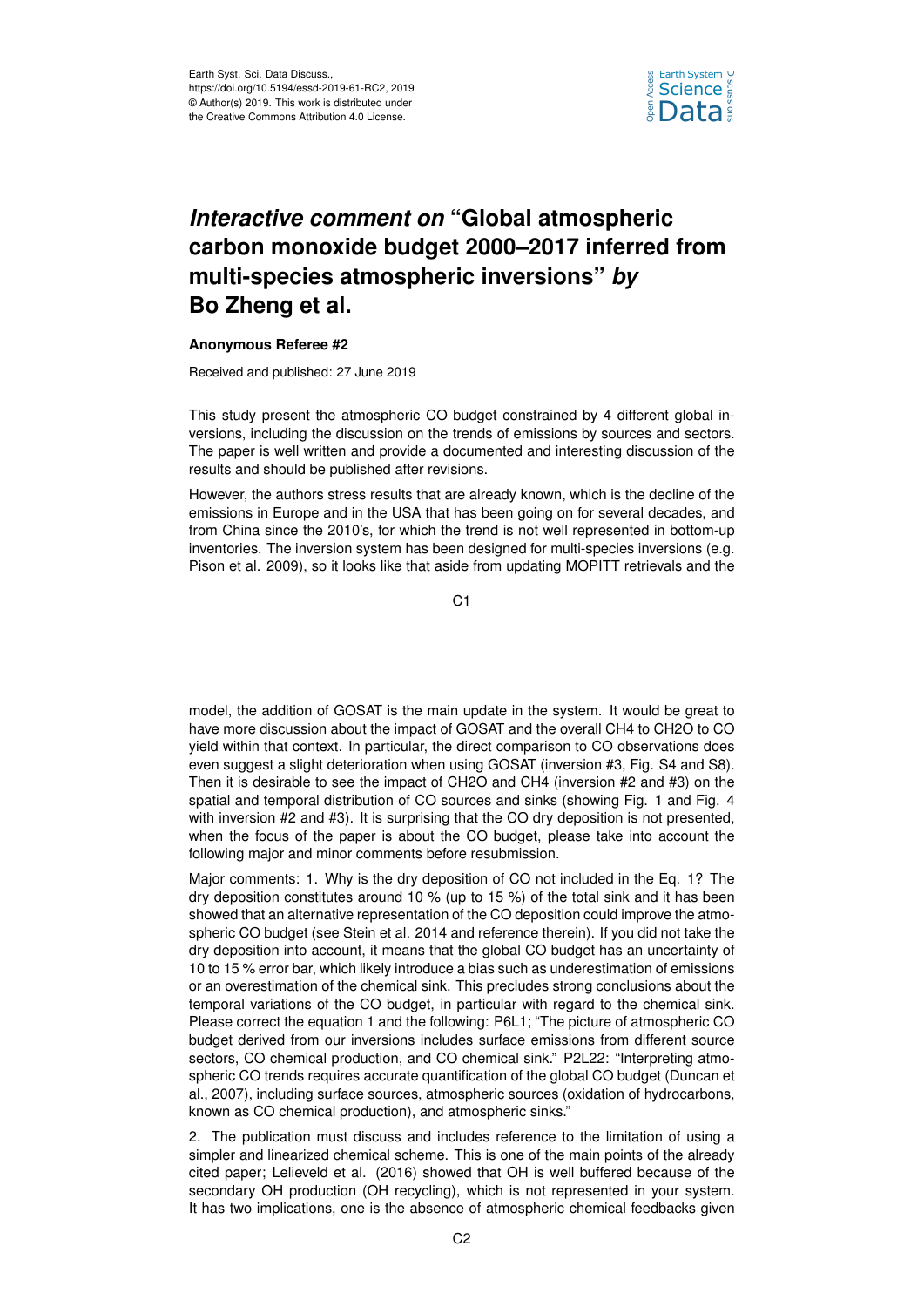their distribution of chemicals and the second is the impact of the ignored species. For instance, NOx emissions have a strong impact on OH (e.g. Miyazaki et al. 2017). Several studied have pointed out that because of the coupling between CH4, CO and OH, their errors are potentially corelated and thus reducing one bias could lead to an overall benefit for the whole system (e.g., Strode et al. 2015, Gaubert et al. 2016). In particular one recent study showed that the CH4 observations could thus be used to constraint OH feedback (Zhang et al. 2018). The use of a simplified chemistry is totally acceptable knowing the computational costs for studying long-term trends, as done in this study. It is however important to point out those potential limitation when points are made on the constraints on the CO (+OH) sinks. One easy thing to do would be to divide the CH4 loss by the CH4 concentrations used (i.e. the CH4 lifetime), since there is a, to check whether the growing CH4 sink is due to increasing CH4 alone or if there is a change due to a change in OH.

#### Minor comments:

P4L12: "To solve the inverse problem, forward and adjoint codes are iteratively run until sufficient convergence of the cost function (Eq. (2)), and the last iteration with optimized model states gives us the best estimate that matches all available information within their uncertainties." Please move this sentence to the next section, where Eq. 2 is actually defined.

P5L23: "The WDCGG measures surface hourly CO concentrations". It looks like there are flasks measurements, please rephrase.

P5L13: Add the references for GOSAT (Kuze et al. 2009) and GOSAT CH4 retrievals (Parker et al. 2011). [Kuze, A., Suto, H., Nakajima, M., and Hamazaki, T.: Thermal and near infrared sensor for carbon observation Fourier transform spectrometer on the Greenhouse Gases Observing Satellite for greenhouse gases monitoring, Appl. Opt., 48, 6716, https://doi.org/10.1364/ao.48.006716, 2009.]

P6L3: "which calculates the CO yield from the oxidation of CH4 and of NMVOCs and

the CO oxidation sink in each model grid box at each time step of the model simulation." Here you can recall that the yield is assume to be linear.

P8L2: "Tropospheric CO columns measured by MOPITT have declined at a relative rate of −0.32±0.05% yr−1 (p<0.01) during 2000–2017, highly consistent with the relative trend in the estimated CO sink (−0.35±0.23% yr−1, p<0.01). This suggests that decreasing CO concentrations are the primary driver of the declining CO sink, while the combination of OH and reaction rate has negligible influence." While I agree that based on other evidence the CO emissions are reduced, which leads to a reduced CO levels, and thus the CO sink is reduced. MOPITT also see a reduction in CO concentrations. But this does not mean that OH does not have an influence, understanding OH feedbacks are far more complicated, since it requires the understanding of the OH budget itself. One can only say that the CO + OH flux has slowed down because of a reduction of CO. This also means that the OH sink has slowed down, but it does not fully explain the OH budget. This is important because even a tiny change in OH would have a strong impact on CO, so that it is hard to identify those small changes precisely.

P8L7: "These two inversions make a small difference (<10%) in the global CO budget estimates compared to Inversion #1 (Table S5)" Why is there only one significant figure? In particular for differences within 10 %, it makes it impossible to compare the simulations. This is also true for table S6.

P10L13: "The global CO sink is symmetrically distributed around the equator (Fig. 3a, 4c)." Is this due to the (TRANSCOM) prior?

P11L15: "As Inversion #1 tends to underestimate/overestimate anthropogenic emissions decrease/increase (Sect. 3.2)," Is there something missing? You mean in corresponding regions? it underestimates the increase in regions where CO is decreasing and vice versa? Please rephrase.

P11L17: "the CEDS inventory probably has large biases in emission trends estimates over CHN and SAS, which is the main reason why it estimates growing anthropogenic

 $C<sub>3</sub>$